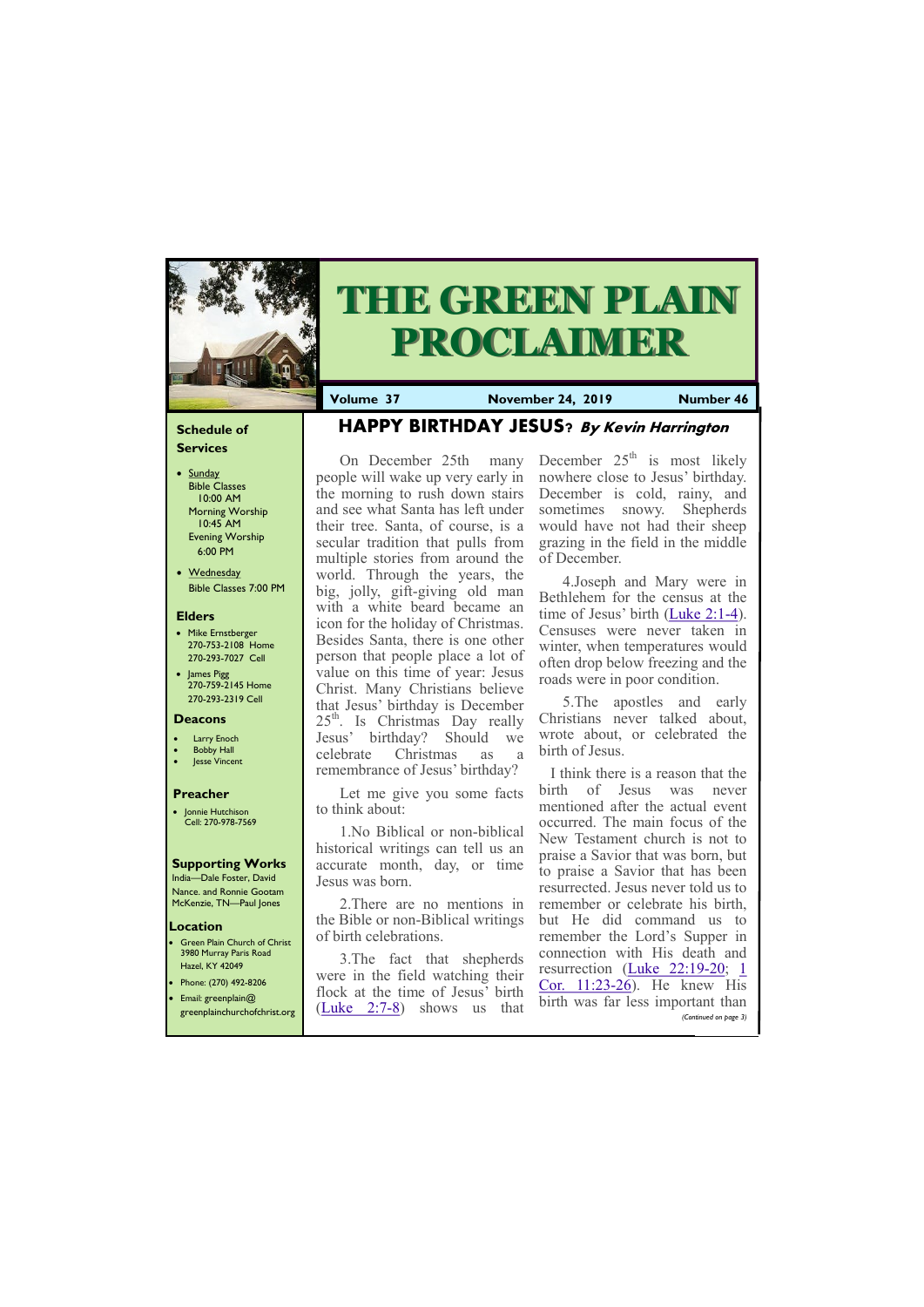# NEWS AND NOTES

- *REMEMBER IN PRAYER: Green Plain members*: . Remember Faye Travis, Peggy Jarvis, Rex and Margarette Enoch, Mary Crutchfield, Joanne Barnes, Maxine Pool, Hayes and Marjorie Grady, Jim Fielder, and Larry Enoch.
- **Family and Friends:** Teresa Tacker, Betty Pond, Bryan White, Meredith Enoch, Kenneth Mizell, Walter Byars, Will Winchester, Jim Hutson, Janice Canter, Maryanne Pedigrew, Dale Foster, Andrea Phillips and Donald and Dorothy Cook.
- Our sympathy is extended to the family of Rita Kimbro who passed from this life this past week. Rita is the aunt of Laura Sales.
- *UPCOMING LOCAL EVENTS*: Jane Morris will host an *Ornament Party* at her home on December 14th at 6:00 pm. All ladies are invited.
- **Pantry items for November: 3—Potatoes; 10—Chili; 17—Beets; 24—Creamed Corn. All items should be canned. Thanks to all for participating in this effort.**
- Remember our **snacks for the hospital program** and place your items in the baskets in the lobby.
- **PASS IT ON!** When you have finished reading this bulletin, why not pass it on to a loved one, friend or neighbor. Use this as a tool to spread the gospel. Or, pick up extra copies to hand or mail to others.
- **See our Facebook page** for announcements, updates and articles. Access to past editions of this bulletin are available on our website at http://greenplainchurchofchrist.org.
- **Mission Work:** Please continue to pray for the preachers this congregation is supporting in India and for Dale Foster, Ronnie Gootan, David Nance, Mike Kiser and Paul Jones in their respective works.
- Watch **"A Bible Answer"** each Sunday morning at 8:00 am on WQWQ TV in Paducah, KY. This program is also available on their website at abibleanswertv.org and on GBN and YouTube**.**
- **November 2019 Anniversaries: 1st Ann & David Thompson; 13th Jane & Junior Morris; 17th Debbie & Mike Ernstberger; Birthdays: 15th Jonnie Hutchison; 23rd Vickie Cantor; 25th Margrette Enoch. Please let us know if we have left anyone out.**
- God does not grant faith apart from His revealed will in the Bible. Faith comes by the hearing of the Word of God (Romans 10:17). Without the knowledge of what the Bible teaches, genuine faith cannot exist.
- *Are you putting the Lord FIRST in your life? (Read Matthew 6:33).*



**Page 2**

*BIBLE RESEARCH QUESTION*

## **This Week: Who was Haggai?**

**last Week**: *What did God command the Israelites to do before He sent the last plague upon the Egyptians?*

**Answer:** He commanded them to celebrate the Passover Feast including putting the blood of a lamb on their door posts and lentils of their houses

| $\left($ Exodus 12:1-13;13:1ff). |  |
|----------------------------------|--|
|                                  |  |
|                                  |  |

**LESSONS TODAY Sunday AM** *"The Consequences of Sin"*

**Sunday PM** *"Walking As Christians"*

> *"Preach the Word" 2 Timothy 4:2*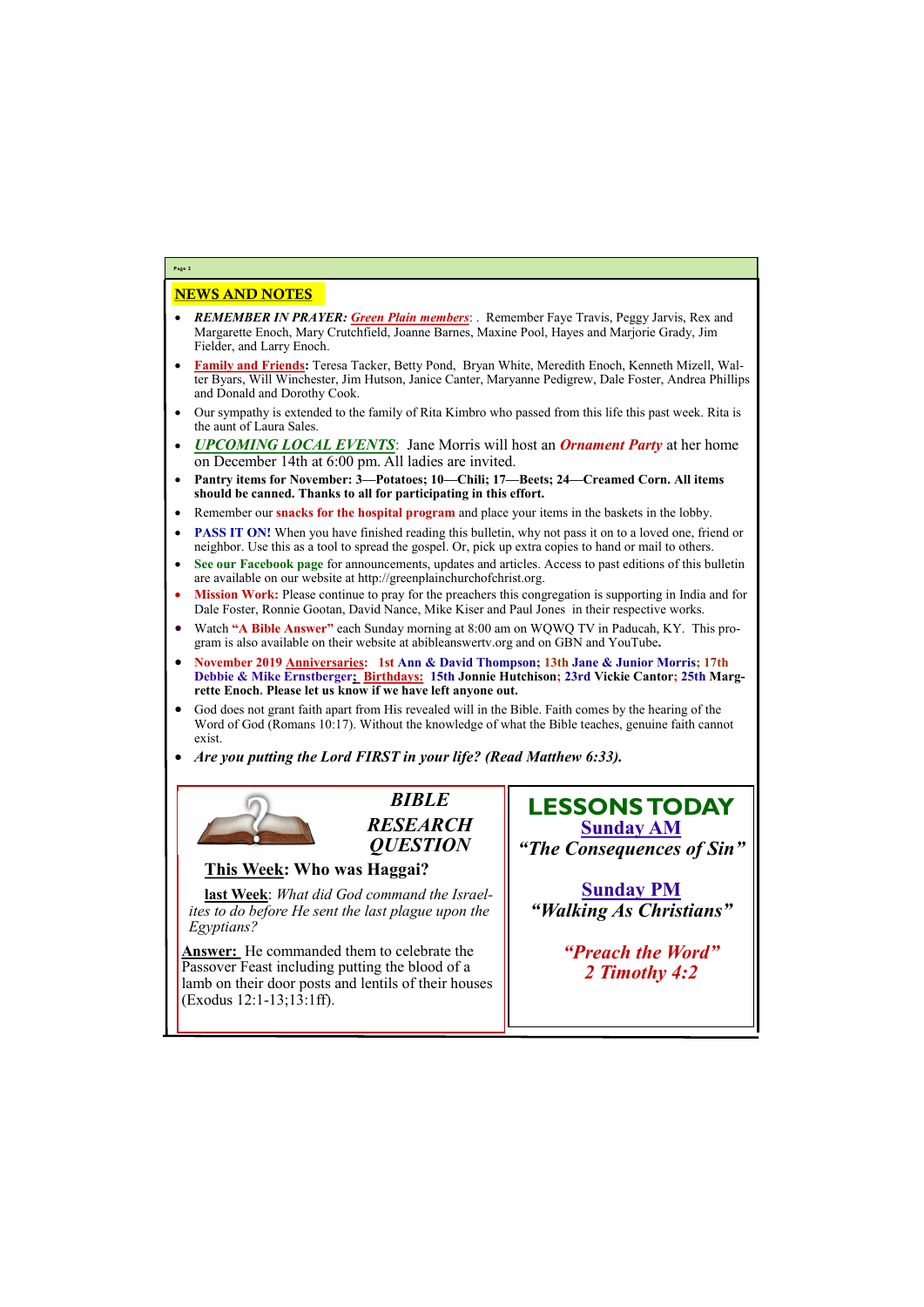**Page 3**

His death and resurrection.

As you celebrate Christmas ... with your friends and loved ones, take a few moments to consider these things. Christmas is a fun time to celebrate love, joy, and cheer between family and friends, but it's not a time to throw a party for Jesus. Instead, we remember Jesus *every* Sunday when we come together to partake of the communion [\(Acts. 20:7\).](http://biblia.com/bible/esv/Acts.%2020.7)

**~ -** *http://efoothill.org/resources/ articles/2013/12/22/happy-birthday-jesus*

*Editor's Note: No matter whether some believe that Christ is exalted by a religious celebration of Christmas or not, the fact remains that the Bible does not give divine authority for the church to observe "Christmas" as a religious holiday. May God help us to respect His silence knowing He authorizes by what He says, not by what He doesn't say.*

#### *(Continued from page 1)*

### **THANKSGIVING** *By Jonnie Hutchison*

Thanksgiving "has been celebrated as a federal holiday every year since **1863**, when, during the American Civil War, President Abraham Lincoln proclaimed a national day of 'Thanksgiving and Praise to our beneficent Father who dwelleth in the Heavens,' to be celebrated on the last Thursday in November." It was not until 1941 that an act of congress adopted Thanksgiving Day as a legal national holiday.

Thanksgiving is a time for family gatherings and sharing both fun and food. Of course, we all have definite reasons to be thankful to our God whether we acknowledge them or not. The Bible tells us that God makes the sun to shine on the evil and the good and the rain to fall on the just and the unjust (Matthew 5:45). James wrote, "Every good gift and every perfect gift is from above, and comes down from the Father of lights, with whom there is no variation or shadow of turning" (James 1:17). Paul declared to the Athenians, "…He gives to all life, breath, and all things" (Acts 17:25). Yes, every person should be thankful to God.

For the Christian, who has been cleansed of sin by the precious blood of Jesus, every

life, He grants those who are "in Christ" all spiritual blessings (Ephesians 1:3). His faithful enjoy the "fruit of the spirit" - love, joy, peace, longsuffering, kindness, goodness, faithfulness, gentleness, self-control (Galatians 5:22-23). He blesses us with "His peace that surpasses all understanding" (Philippians 4:7), the avenue of prayer (1 John 5:14-15) and gives those who accept His offer of pardon the hope of eternal life (Titus 1:2). Only the faithful Christian can say along with the inspired Paul, "But thanks be to God, who gives us the victory through our Lord Jesus Christ" (1 Corinthians 15:57).

day is "Thanksgiving Day." Not only does God bless us with the material necessities of name. For the Lord is good; His mercy is everlasting, And His truth endures to all gen-

It is sad indeed that so many will readily embrace the material blessings God makes available to everyone but choose to reject the spiritual blessings of God which are only available to those in Christ. We plead with each reader to recognize that the material gifts of God are only temporary, but the spiritual blessings will endure into eternity. The book of Psalms expresses the thankful attitude of heart that each of us should have toward God in the words, "Enter into His gates with thanksgiving, And into His courts with praise. Be thankful to Him and bless His